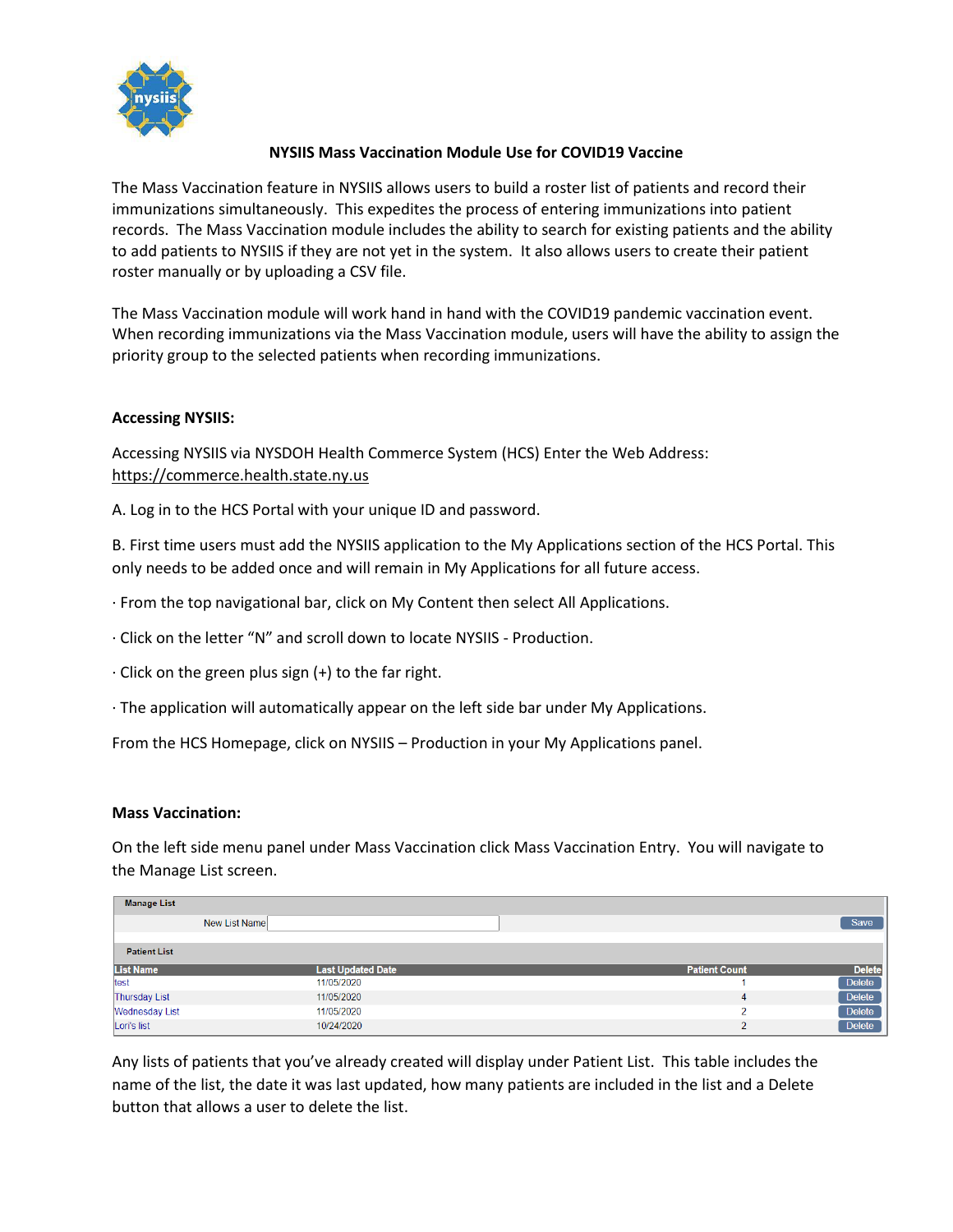

If a user would like to create a new list, enter a name in the New List Field and then click Save.

To edit, add patients to or apply an immunization to a patient list, click the List Name hyperlink for the list you'd like to work on.

| <b>Mass Vaccination List</b>      |                                                         |                 |  |  |  |
|-----------------------------------|---------------------------------------------------------|-----------------|--|--|--|
| ▼ Event Information               |                                                         |                 |  |  |  |
|                                   | <b>Covid Pandemic Response</b><br>Event<br>$\checkmark$ |                 |  |  |  |
| <b>Event Description</b>          | <b>Begin Date</b>                                       | <b>End Date</b> |  |  |  |
| <b>Covid Pandemic Response</b>    | 10/24/2020                                              | 10/24/2032      |  |  |  |
| Priority Group: ADULT 65 YRS<br>◡ |                                                         |                 |  |  |  |

Event – Your organization may be involved in in one or Event multiple events. Those Event names will display in the Event drop down box. Select an Event.

Priority Group – Select a Priority Group from the drop down. This will be the Priority Group assigned to the patient roster list you are applying the immunization to.

Next, you will enter the immunization information.

|                                        | List Immunization Information |             |                              |                          |                                  |             |
|----------------------------------------|-------------------------------|-------------|------------------------------|--------------------------|----------------------------------|-------------|
|                                        | <b>Ordering Authority</b>     |             | ◡                            |                          |                                  |             |
|                                        | Administered By               |             | $\check{ }$                  |                          |                                  |             |
|                                        | Date Administered             | 11/24/2020  | <b>Activate Expired</b><br>画 |                          | Add Immunization                 |             |
| <b>From NYSIIS</b><br><b>Inventory</b> | <b>Immunization</b>           |             | Trade Name - Lot #           | <b>VFC Eligibility</b>   | <b>Body Site</b>                 |             |
| ☑                                      |                               | $\check{ }$ |                              | $\checkmark$             | $\checkmark$                     | $\check{ }$ |
|                                        |                               | Route       |                              | Dose Full<br>$\check{~}$ | Quantity On Hand:<br>$\check{~}$ |             |
|                                        |                               |             |                              |                          |                                  | Delete      |

The List Immunization Information is where users will add the detailed shot information for the immunization being applied to the patient list.

The Ordering Authority and Administered By fields are optional and are populated by your NYSIIS Administrative User. Select names from the drop down if you desire.

Date Administered is the date the immunization was given. This field will default to the current day. Be sure to enter the correct Date Administered as this will guide the NYSIIS scheduler to correctly forecast the second dose in the COVID19 series.

NYSIIS will check the From NYSIIS Inventory field box by default. Using NYSIIS inventory helps keep track of your different lots of vaccine and is required for managing COVID19 vaccine. Please keep this box checked.

In the Immunization drop down select COVID-19.

Trade Name – Lot #: Select the lot you're using to administer to the group of patients in your list.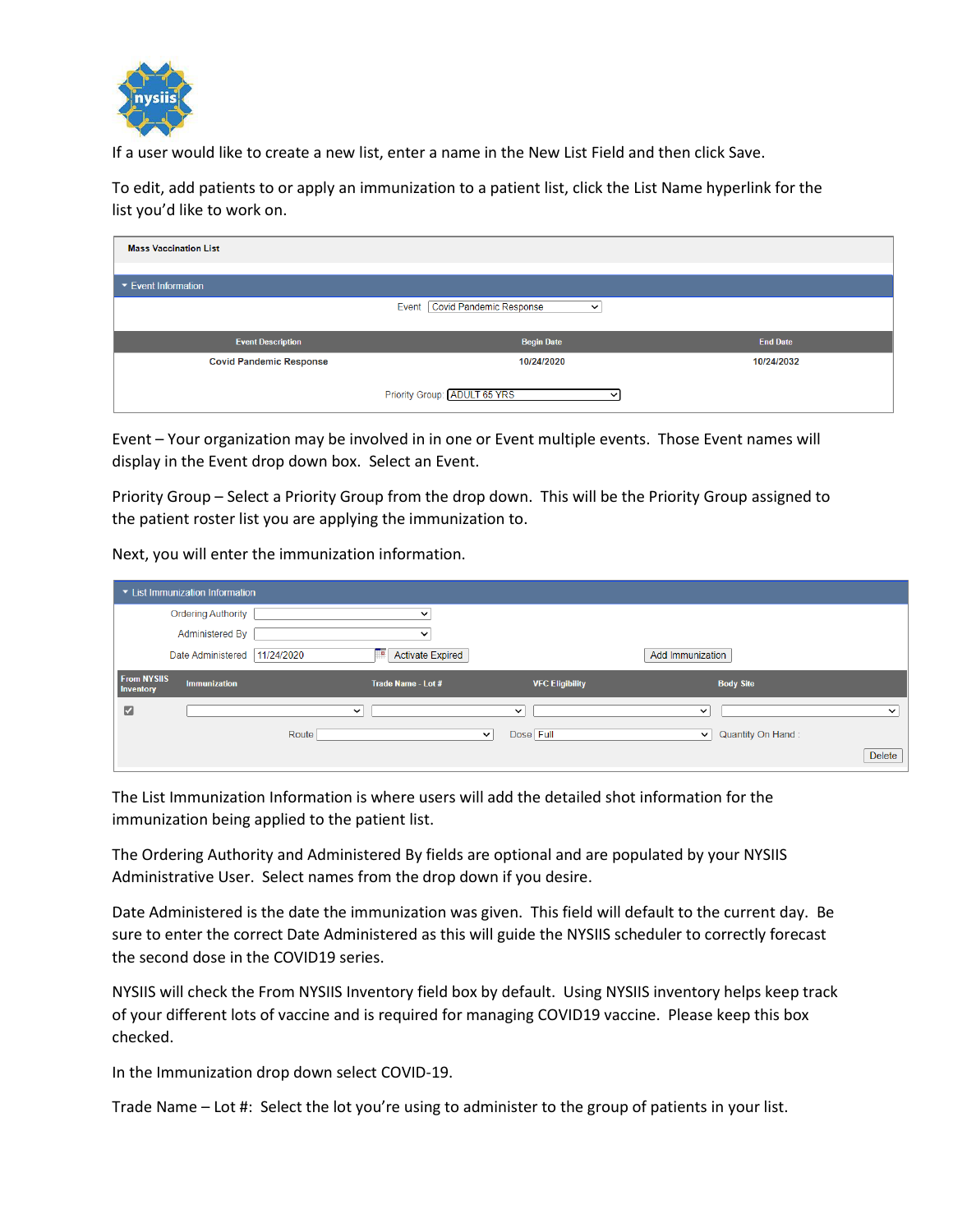

VFC Eligibility – COVID19 immunizations will be coded as 317. Select 317 from the drop down box.

Body site and route are optional fields. Select options from the drop down boxes if you desire.

Dose will always default to fill. Unless you give anything other than a full dose, leave this defaulted to Full.

#### **Creating a Patient Roster Manually**

Next is where you manage the patients that are part of your list.

|                        | ▼ Search and Add Patient to List |                   |                        |                            |                   |                       |                        |                     |                                 |  |
|------------------------|----------------------------------|-------------------|------------------------|----------------------------|-------------------|-----------------------|------------------------|---------------------|---------------------------------|--|
|                        | <b>Last Name</b>                 |                   |                        |                            |                   | <b>Street Address</b> |                        |                     | Find                            |  |
|                        | <b>First Name</b>                |                   |                        |                            |                   | <b>Other Address</b>  |                        |                     | Clear                           |  |
|                        | <b>Middle Name</b>               |                   |                        |                            |                   | PO Box                |                        |                     |                                 |  |
|                        | Date Of Birth                    |                   | ъ                      |                            |                   | Zip                   | $+4$                   |                     |                                 |  |
|                        | Mother's Maiden Last             |                   |                        |                            |                   | City                  |                        |                     |                                 |  |
|                        | <b>Mother's First Name</b>       |                   |                        |                            |                   | <b>State</b>          |                        |                     |                                 |  |
|                        | Gender                           | $\checkmark$      |                        |                            |                   | County                |                        |                     |                                 |  |
|                        | Phone                            |                   |                        |                            |                   | Country               |                        |                     |                                 |  |
|                        | Extension                        |                   |                        |                            |                   | Device Type           | $\checkmark$           |                     |                                 |  |
|                        | Patient ID                       |                   |                        |                            |                   | Email                 |                        |                     |                                 |  |
|                        | NYSIIS ID                        |                   |                        |                            |                   |                       | <b>Middle's Maiden</b> |                     |                                 |  |
|                        | <b>Last Name</b>                 | <b>First Name</b> | <b>Middle Name</b>     | <b>Birth Date</b>          | <b>Patient Id</b> | <b>Mother's First</b> | Last                   |                     | <b>Patient Status</b><br>Gender |  |
| Patient List (4)<br>▼. |                                  |                   |                        |                            |                   |                       |                        |                     |                                 |  |
| Select All             | <b>Immunize Selected</b>         |                   | <b>Remove Selected</b> | <b>Clear Roster Status</b> |                   |                       |                        |                     |                                 |  |
|                        | <b>Last Name</b>                 |                   | <b>First Name</b>      |                            |                   | <b>Birth Date</b>     |                        |                     | <b>Priority Groups</b>          |  |
| $A-Z$                  | <b>Last Name</b>                 | $\blacktriangle$  | <b>First Name</b>      | $\blacktriangle$           | Middle Name       | <b>Birth Date</b>     | Gender -               | Status $\triangleq$ | <b>Priority Groups</b>          |  |
| П                      | <b>RHOADES</b>                   |                   | <b>TESSA</b>           |                            |                   | 07/01/2000            | F                      | Immunized           | <b>HCW</b>                      |  |
|                        | <b>SMITH</b>                     |                   | <b>JOAN</b>            |                            | <b>JANICE</b>     | 02/15/2003            | F                      | Immunized           | <b>HCW</b>                      |  |
|                        | <b>SMITH</b>                     |                   | <b>JOHN</b>            |                            | <b>JOSEPH</b>     | 12/24/2011            | M                      | Immunized           | <b>HCW</b>                      |  |
|                        | <b>SMITH</b>                     |                   | <b>JONHY</b>           |                            |                   | 10/12/2010            | M                      | Immunized           | <b>HCW</b>                      |  |

If you've previously added patients to your list, they will display in the Patient List section with the number of patients in the list in parenthesis.

To add another patient to the list, enter some info to the demographic fields located under the Search and Add Patient to List section.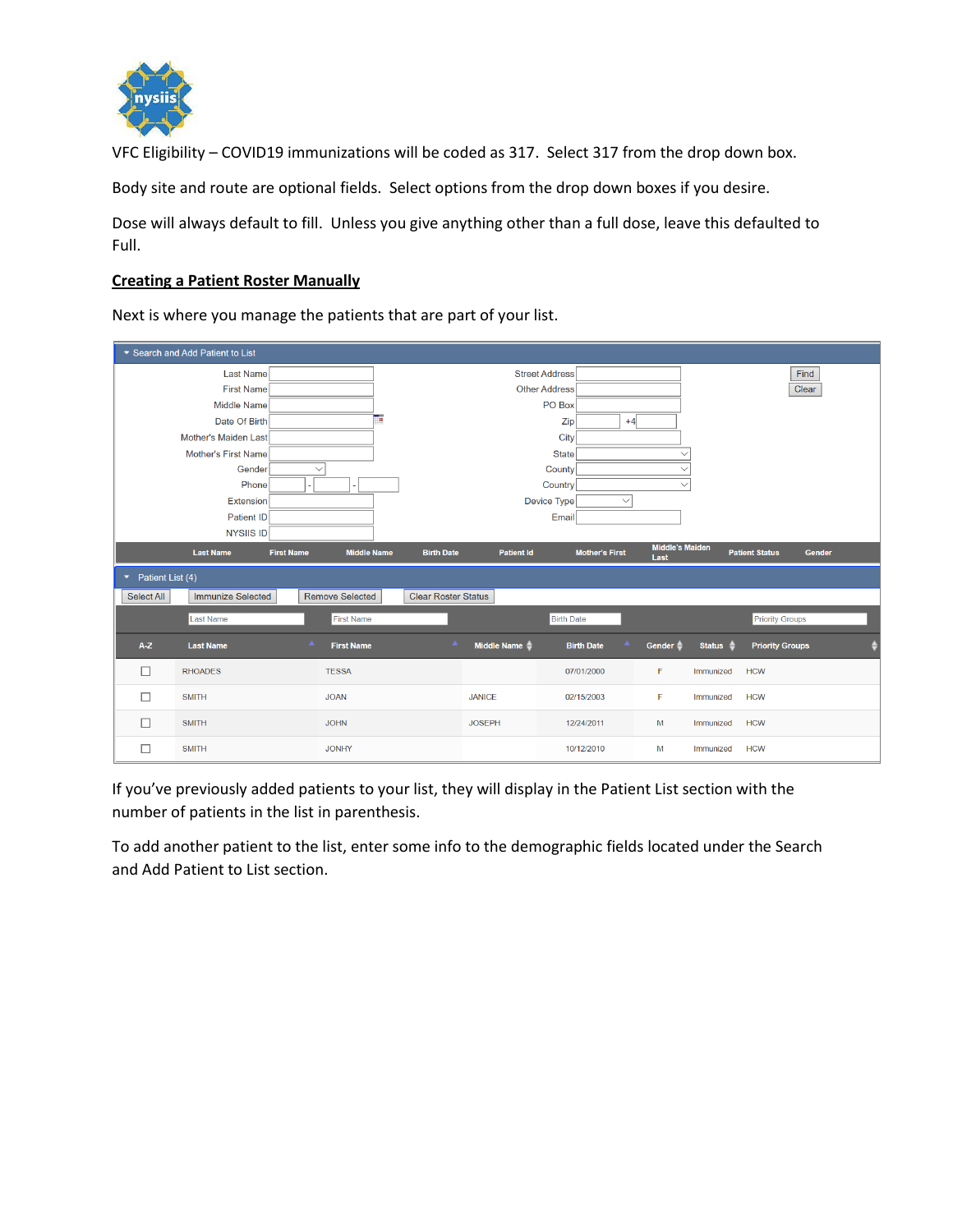| nysiis                           |
|----------------------------------|
| ▼ Search and Add Patient to List |

| ▼ Search and Add Patient to List |                      |                   |                           |                   |                       |                       |                                            |                     |
|----------------------------------|----------------------|-------------------|---------------------------|-------------------|-----------------------|-----------------------|--------------------------------------------|---------------------|
|                                  | Last Name jones      |                   |                           |                   | <b>Street Address</b> |                       |                                            | Find                |
|                                  | First Name jo        |                   |                           |                   | Other Address         |                       |                                            | Clear               |
|                                  | <b>Middle Name</b>   |                   |                           |                   | PO Box                |                       |                                            | Add                 |
|                                  | Date Of Birth        |                   | o                         |                   | Zip                   | $+4$                  |                                            |                     |
|                                  | Mother's Maiden Last |                   |                           |                   | City                  |                       |                                            |                     |
|                                  | Mother's First Name  |                   |                           |                   | <b>State</b>          |                       |                                            |                     |
|                                  | Gender               |                   |                           |                   | County                |                       |                                            |                     |
|                                  | Phone                |                   |                           |                   |                       | Country UNITED STATES |                                            |                     |
|                                  | <b>Extension</b>     |                   |                           |                   | Device Type           |                       |                                            |                     |
|                                  | Patient ID           |                   |                           |                   | Email                 |                       |                                            |                     |
|                                  | NYSIIS ID            |                   |                           |                   |                       |                       |                                            |                     |
| <b>Search Results</b>            |                      |                   |                           |                   |                       |                       |                                            | Possible Matches: 7 |
|                                  | <b>Last Name</b>     | <b>First Name</b> | <b>Middle Name</b>        | <b>Birth Date</b> | <b>Patient Id</b>     | <b>Mother's First</b> | <b>Mother's Maiden Last Patient Status</b> | Gender              |
| ٠                                | <b>JONES</b>         | <b>JOE</b>        |                           | 01/01/1950        |                       | <b>JANE</b>           | <b>DOE</b>                                 | M                   |
| $\ddot{}$                        | <b>JONES</b>         | <b>JOHN</b>       | <b>MARTIAN</b>            | 04/23/2003        |                       | <b>CLAIR</b>          | <b>MARSSSSSSSSS</b>                        | M                   |
| ٠                                | <b>JONES</b>         | <b>JOHN</b>       | MARTIANNNNNNNN 04/23/2003 |                   |                       | <b>CLAIR</b>          | <b>MAAAAARS</b>                            | U                   |
| ٠                                | <b>JONES</b>         | <b>JOHNNY</b>     | B                         | 06/30/2009        |                       | <b>DE</b>             | <b>EARTHHHHHHHHH</b>                       | U                   |

NYSIIS will display any matches that meet the search criteria that was entered.

| ▼ Search and Add Patient to List |                   |                           |                   |                       |                       |                                            |   |                     |
|----------------------------------|-------------------|---------------------------|-------------------|-----------------------|-----------------------|--------------------------------------------|---|---------------------|
| Last Name jones                  |                   |                           |                   | <b>Street Address</b> |                       |                                            |   | Find                |
| First Name jo                    |                   |                           |                   | Other Address         |                       |                                            |   | Clear               |
| <b>Middle Name</b>               |                   |                           |                   | PO Box                |                       |                                            |   | Add                 |
| Date Of Birth                    |                   | P                         |                   | Zip                   | $+4$                  |                                            |   |                     |
| Mother's Maiden Last             |                   |                           |                   | City                  |                       |                                            |   |                     |
| <b>Mother's First Name</b>       |                   |                           |                   | <b>State</b>          |                       |                                            |   |                     |
| Gender                           |                   |                           |                   | <b>County</b>         |                       |                                            |   |                     |
| Phone                            |                   |                           |                   |                       | Country UNITED STATES |                                            |   |                     |
| <b>Extension</b>                 |                   |                           |                   | Device Type           |                       |                                            |   |                     |
| Patient ID                       |                   |                           |                   | Email                 |                       |                                            |   |                     |
| NYSIIS ID                        |                   |                           |                   |                       |                       |                                            |   |                     |
| <b>Search Results</b>            |                   |                           |                   |                       |                       |                                            |   | Possible Matches: 7 |
| <b>Last Name</b>                 | <b>First Name</b> | <b>Middle Name</b>        | <b>Birth Date</b> | <b>Patient Id</b>     | <b>Mother's First</b> | <b>Mother's Maiden Last Patient Status</b> |   | Gender              |
| <b>JONES</b><br>٠                | <b>JOE</b>        |                           | 01/01/1950        |                       | <b>JANE</b>           | <b>DOE</b>                                 |   | M                   |
| <b>JONES</b><br>٠                | <b>JOHN</b>       | <b>MARTIAN</b>            | 04/23/2003        |                       | <b>CLAIR</b>          | <b>MARSSSSSSSSS</b>                        |   | M                   |
| <b>JONES</b><br>٠                | <b>JOHN</b>       | MARTIANNNNNNNN 04/23/2003 |                   |                       | <b>CLAIR</b>          | <b>MAAAAARS</b>                            |   | U                   |
| <b>JONES</b><br>÷                | <b>JOHNNY</b>     | B                         | 06/30/2009        |                       | <b>DE</b>             | <b>EARTHHHHHHHHH</b>                       |   | U                   |
| ÷<br><b>JONES</b>                | <b>JOHNNY</b>     |                           | 09/01/2017        |                       |                       |                                            | Α | M                   |
| <b>JONES</b><br>٠                | <b>JOHNNY</b>     |                           | 06/30/2009        |                       | <b>JACKIE</b>         | <b>SMITHHHHHHH</b>                         |   | M                   |
| <b>JONES</b><br>٠                | <b>JOSEPH</b>     |                           | 09/15/2005        |                       |                       |                                            |   | M                   |

If you find the patient you were searching for, click the plus sign to the left of their name to add them to the roster. Continue to follow these steps to build your list.

If you search for a patient, and NYSIIS can't find a match, you have the option to Add the patient to your list by clicking the Add button. This will also add them as a new patient to NYSIIS.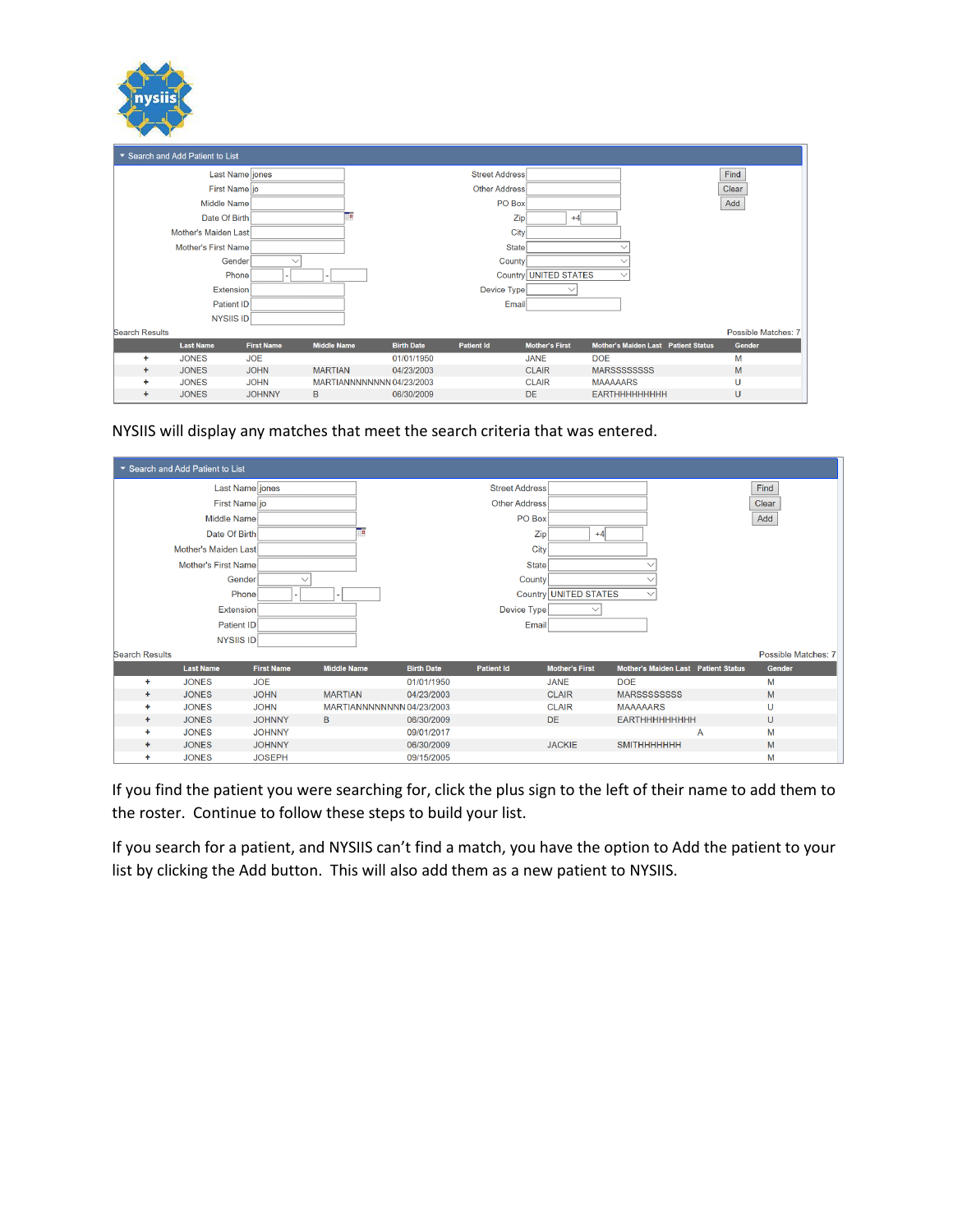| nysiis |  |
|--------|--|
|        |  |

| Search and Add Patient to List |                                       |            |  |  |  |  |  |
|--------------------------------|---------------------------------------|------------|--|--|--|--|--|
| Last Name griffen              | <b>Street Address</b>                 | Find       |  |  |  |  |  |
| First Name betsy               | Other Address                         | $C _{Q2r}$ |  |  |  |  |  |
| Middle Name                    | PO Box                                | Add        |  |  |  |  |  |
| Date Of Birth                  | Zip<br>P<br>$+4$                      |            |  |  |  |  |  |
| Mother's Maiden Last           | City                                  |            |  |  |  |  |  |
| Mother's First Name            | State                                 |            |  |  |  |  |  |
| Gender<br>$\checkmark$         | County                                |            |  |  |  |  |  |
| Phone                          | Country UNITED STATES<br>$\checkmark$ |            |  |  |  |  |  |
| Extension                      | Device Type<br>◡                      |            |  |  |  |  |  |
| Patient ID                     | Email                                 |            |  |  |  |  |  |
| NYSIIS ID                      |                                       |            |  |  |  |  |  |
|                                | <b>No Matching Patients Found</b>     |            |  |  |  |  |  |

When you are finished creating your roster, you can apply the immunization to the patients in your list by clicking Select All.

| Patient List (3)<br>▾           |                                      |                   |                               |                               |                     |                     |                        |
|---------------------------------|--------------------------------------|-------------------|-------------------------------|-------------------------------|---------------------|---------------------|------------------------|
| Select All                      | Immunize Selected                    | Remove Selected   | <b>Clear Roster Status</b>    |                               |                     |                     |                        |
|                                 | Last Name                            | First Name        |                               | <b>Birth Date</b>             |                     |                     | Priority Groups        |
| AZ                              | $\blacktriangle$<br><b>Last Name</b> | <b>First Name</b> | A<br>Middle Name $\triangleq$ | <b>A</b><br><b>Birth Date</b> | Gender $\triangleq$ | Status $\triangleq$ | <b>Priority Groups</b> |
| $\blacktriangledown$            | <b>GRIFFEN</b>                       | <b>BETSY</b>      |                               | 12/01/1980                    | F                   |                     |                        |
| $\blacktriangledown$            | <b>ISAACS</b>                        | <b>LOREEN</b>     | <b>GERTRUDE</b>               | 08/04/1980                    | F                   | Immunized           |                        |
| $\overline{\blacktriangledown}$ | <b>LIBERTY</b>                       | <b>STATUEOF</b>   |                               | 01/01/1950                    | F                   |                     |                        |

## Next, click Immunize Selected.

| ۰.         | Patient List (3)  |                                       |                            |                               |                     |                     |                        |  |  |
|------------|-------------------|---------------------------------------|----------------------------|-------------------------------|---------------------|---------------------|------------------------|--|--|
| Select All | Immunize Selected | Remove Selected                       | <b>Clear Roster Status</b> |                               |                     |                     |                        |  |  |
|            | Last Name         | First Name                            |                            | <b>Birth Date</b>             |                     |                     | Priority Groups        |  |  |
| $A-Z$      | <b>Last Name</b>  | $\blacktriangle$<br><b>First Name</b> | Middle Name $\triangleq$   | <b>A</b><br><b>Birth Date</b> | Gender $\triangleq$ | Status $\triangleq$ | <b>Priority Groups</b> |  |  |
|            | <b>GRIFFEN</b>    | <b>BETSY</b>                          |                            | 12/01/1980                    | F.                  | Immunized           | <b>HCPHOSP</b>         |  |  |
|            | <b>ISAACS</b>     | LOREEN                                | <b>GERTRUDE</b>            | 08/04/1980                    | F                   | Immunized           | <b>HCPHOSP</b>         |  |  |
|            | <b>LIBERTY</b>    | <b>STATUEOF</b>                       |                            | 01/01/1950                    | F.                  | Immunized           | <b>HCPHOSP</b>         |  |  |

The patient roster will update to display Immunized in the status column, indicating the shot has been saved to the patient's record. The Priority Group column will also update for each patient based on the group selected above.

#### **Creating a Patient Roster with a CSV File**

On the left side menu panel under Mass Vaccination click Upload List. You will navigate to the Upload Roster List screen.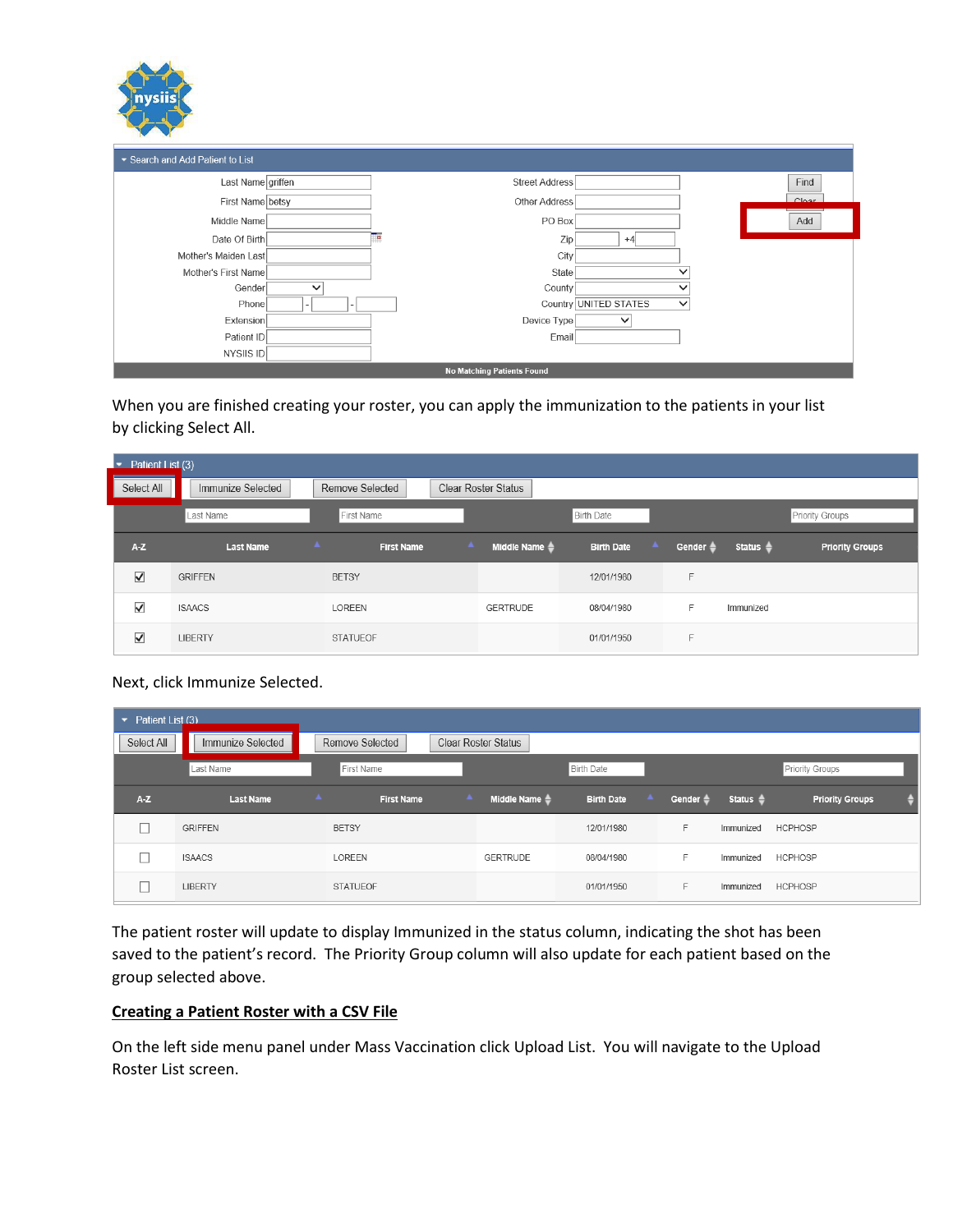| nysiis                    |                                             |        |
|---------------------------|---------------------------------------------|--------|
| <b>Upload Roster List</b> |                                             |        |
| OR.                       | New List MyNewList                          | Upload |
| <b>List File Name</b>     | Update List   none selected<br>$\checkmark$ | Browse |

You have the option of creating a new list or updating an existing list.

- To create a new list, in the New List field enter a name for your list.
- If you have existing lists, they will display in the Update List drop down.
- Click the browse button and find and select the file you want to upload.
- Once you've selected your file, click Upload

You will get a pop-up asking if you are ready to upload.

| <b>Microsoft Internet Explorer</b> |                                                                                                                                                      |  |  |  |
|------------------------------------|------------------------------------------------------------------------------------------------------------------------------------------------------|--|--|--|
|                                    | Please wait until you see your Upload List Result screen. If you are uploading a<br>large file it may take several minutes. Are you ready to upload? |  |  |  |
|                                    | Cancel                                                                                                                                               |  |  |  |

Click OK for the file to upload. You then can check the status of the upload by clicking Check Status.



Under Check Status you will get a list of the files you've submitted and their status. This is where NYSIIS will alert you if there were errors.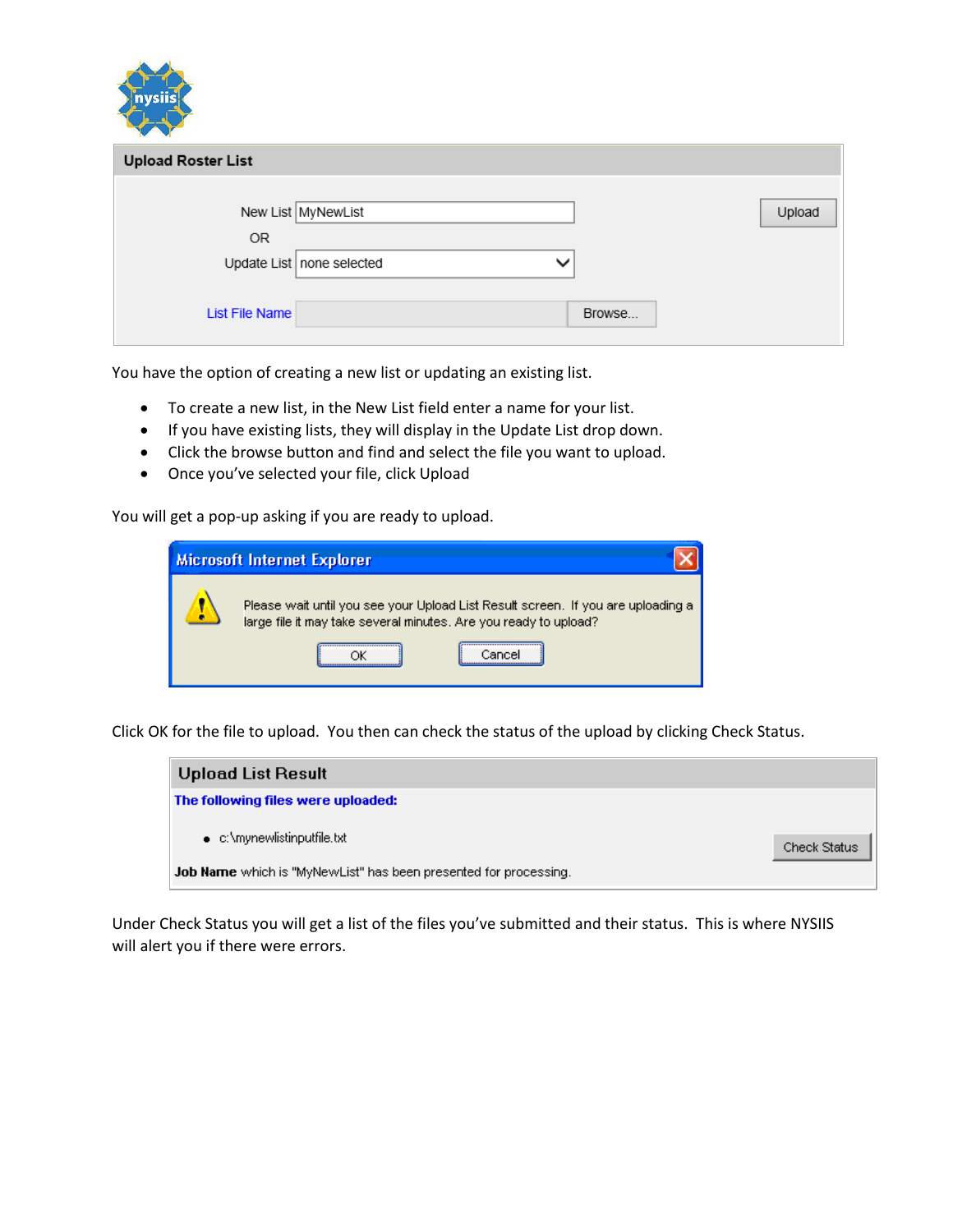

| <b>Upload List Status</b><br>Refresh |                       |                                                        |                        |                        |                 |
|--------------------------------------|-----------------------|--------------------------------------------------------|------------------------|------------------------|-----------------|
| <b>Job Name</b>                      | <b>User Name</b>      | <b>Exchange Data Process Start Process End</b><br>Date | Date                   | Date                   | <b>Status</b>   |
| <b>MyNewList</b>                     | Aura Leigh<br>Borrett | 05/13/2004<br>13:51:11                                 | 05/13/2004<br>13:32:58 | 05/13/2004<br>13:32:58 | <b>COMPLETE</b> |
| <b>MyNewListError</b>                | Aura Leigh<br>Borrett | 05/13/2004<br>13:21:10                                 | 05/13/2004<br>13:02:58 | 05/13/2004<br>13:02:58 | <b>ERROR</b>    |

If the status displays as Error, it means the file was unable to be uploaded.

- Errors are most often due to a file format issue. Please check your file format and resend.
- If the file was successful, click on the Job Name hyperlink. NYSIIS will navigate to the details screen which will list several files.
	- $\circ$  The Roster List Response file has a summary of the number of records submitted and how many had matches.
	- $\circ$  The Roster List Names With no Match file is a file listing all the names of the patients for whom no match was located.
		- **These records will be added as new patients in NYSIIS.**
	- $\circ$  The Roster List Rejected file is the list of records that were unable to be accepted for one reason or another (most commonly for bad name formats).
		- Check this file to see if the records may be corrected and resubmitted.
	- $\circ$  The Roster List of Names with Multiple Matches denotes those records that were found, but NYSIIS located more than one possible match.
		- **The more complete patient demographic data you include, the more** likely an exact match will be located.

| Download Files for: My Test Roster List                                                                                                                  |           |                     |  |  |  |  |
|----------------------------------------------------------------------------------------------------------------------------------------------------------|-----------|---------------------|--|--|--|--|
| Roster List Response (4KB)<br>Roster List of Names With No Match (1KB)<br>Roster List Rejected (1KB)<br>Roster List of Names With Multiple Matches (1KB) |           |                     |  |  |  |  |
| Download Log for: My Test Roster List                                                                                                                    |           |                     |  |  |  |  |
| File                                                                                                                                                     | User Name | Download Date       |  |  |  |  |
| Roster List Rejected                                                                                                                                     | Li Zhang  | 02/16/2012 20:35:37 |  |  |  |  |

Click on Mass Vaccination Entry on the left side menu panel under Mass Vaccination and select your newly added or updated list.

Next, select the Event Name, Priority group and shot details as explained above.

Apply the immunization to the patients in your list by clicking Select All then Immunize Selected.